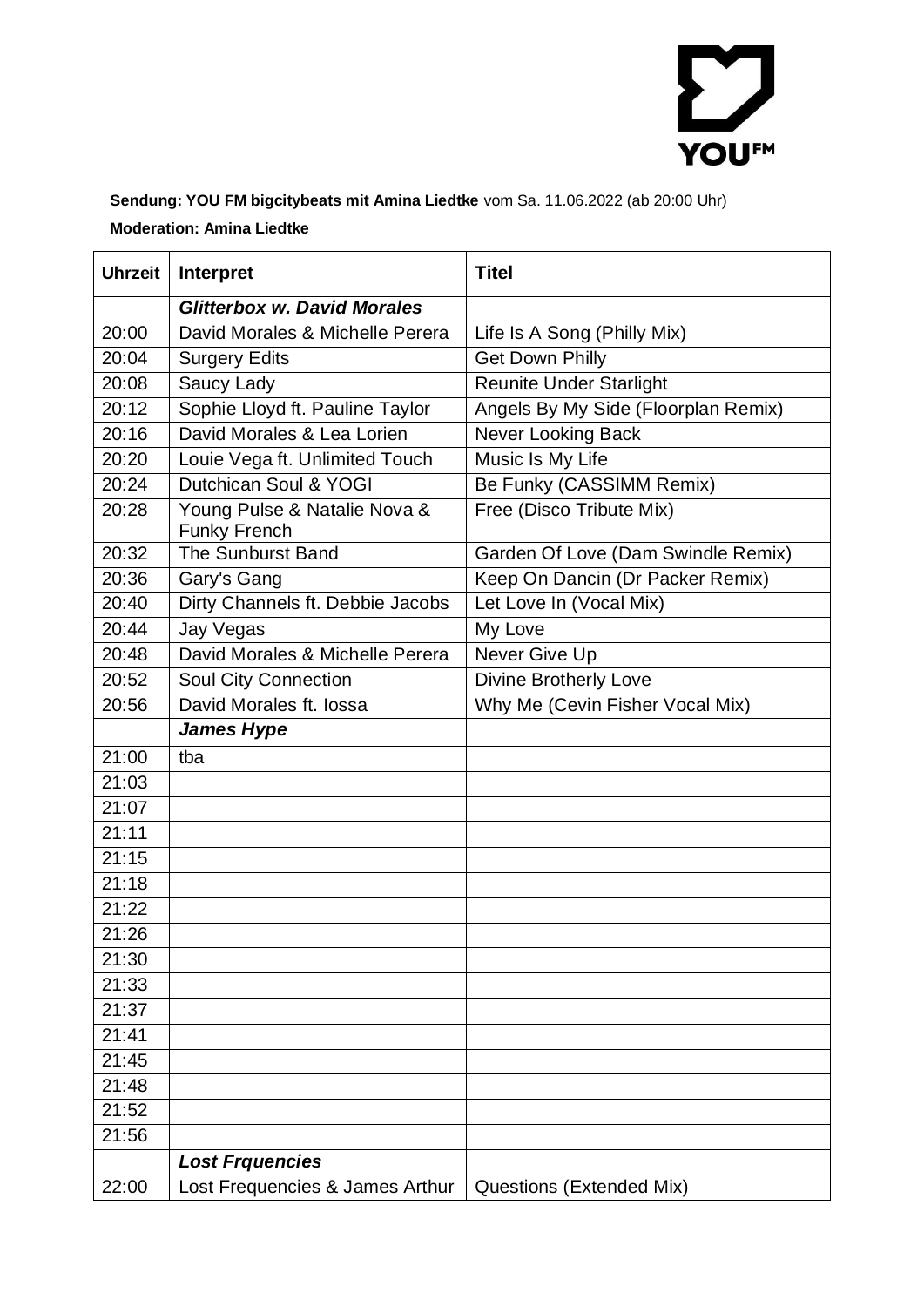## YOUFM

| 22:04 | Maxim Lany                                             | Rhapsody (Promo)                                    |
|-------|--------------------------------------------------------|-----------------------------------------------------|
| 22:09 | Tinlicker & Helsloot ft. Hero Bald-                    | Tell Me (Extended Mix)                              |
|       | win                                                    |                                                     |
| 22:13 | Vintage Culture & Goodboys                             | This Feeling (Extended Mix)                         |
| 22:18 | Lost Frequencies & Zonderling &<br><b>Kelvin Jones</b> | Love To Go (Icarus Remix)                           |
| 22:23 | Malaa                                                  | That's how it is (Original mix)                     |
| 22:27 | Solardo & Maur                                         | Power (Extended Mix)                                |
| 22:32 | <b>Adelphi Music Factory</b>                           | Riding High (On Your Love)                          |
| 22:36 | Moksi & Chocolate Puma                                 | We Are In This MF                                   |
| 22:41 | Jacana People                                          | Salta (Original Mix)                                |
| 22:46 | Reflekt & Tim van Werd ft. Del-<br>line Bass           | Need To Feel Loved (Tim van Werd Ex-<br>tended Mix) |
| 22:50 | <b>AVIRA ft. Dan Soleil</b>                            | Surrender (Extended Mix)                            |
| 22:55 | Pretty Pink Ft. The Element                            | Taste Your Love (Extended Mix)                      |
|       | <b>David Guetta</b>                                    |                                                     |
| 23:00 | David Guetta & MORTEN                                  | Permanence                                          |
| 23:05 | <b>Blasterjaxx &amp; Sevenn</b>                        | Chupa (Sevenn Hybrid Techno Extended<br>Remix       |
| 23:10 | Goya Menor & Nektunez                                  | Ameno Amapiano (You Wanna Bamba)                    |
| 23:15 | Piero Pirupa                                           | We Don't Need (MistaJam Extended Re-<br>mix)        |
| 23:20 | Anyma & Chris Avantgarde                               | Consciousness (Extended Mix)                        |
| 23:25 | <b>HARDWELL</b>                                        | <b>GODD</b>                                         |
| 23:30 | Marc Kiss, ThomTree & Crystal<br>Rock                  | Insomnia (Extended Mix)                             |
| 23:35 | AMÉMÉ                                                  | Balafonerra (Extended Mix)                          |
| 23:40 | Peer Kusiv, Rauschhaus & Jo-<br>hanson                 | Entropy (Extended Mix)                              |
| 23:45 | Paige & Nihil Young & Beacon<br><b>Bloom</b>           | Spitfire (VIP Mix)                                  |
| 23:50 | Pazka                                                  | Cazador (Original Mix)                              |
| 23:55 | <b>Outer Haven</b>                                     | Eclipse (Original)                                  |
|       | <b>Defected Records w. Simon</b><br><b>Dunmore</b>     |                                                     |
| 00:00 | Yousef                                                 | <b>Hear That Sound</b>                              |
| 00:02 | <b>Francisco Allendes</b>                              | What You Do                                         |
| 00:04 | Dam Swindle                                            | All I Want                                          |
| 00:06 | Kerri Chandler ft. Lady Linn                           | You Get Lost In It                                  |
| 00:08 | Nick Olivetti & Heartlybeats ft. KE                    | <b>Bang Low</b>                                     |
| 00:10 | Malone                                                 | Time To Move                                        |
| 00:12 | H ft. Billie                                           | Satisfied (Take Me Higher)                          |
| 00:15 | youANDme                                               | <b>PPPPP</b>                                        |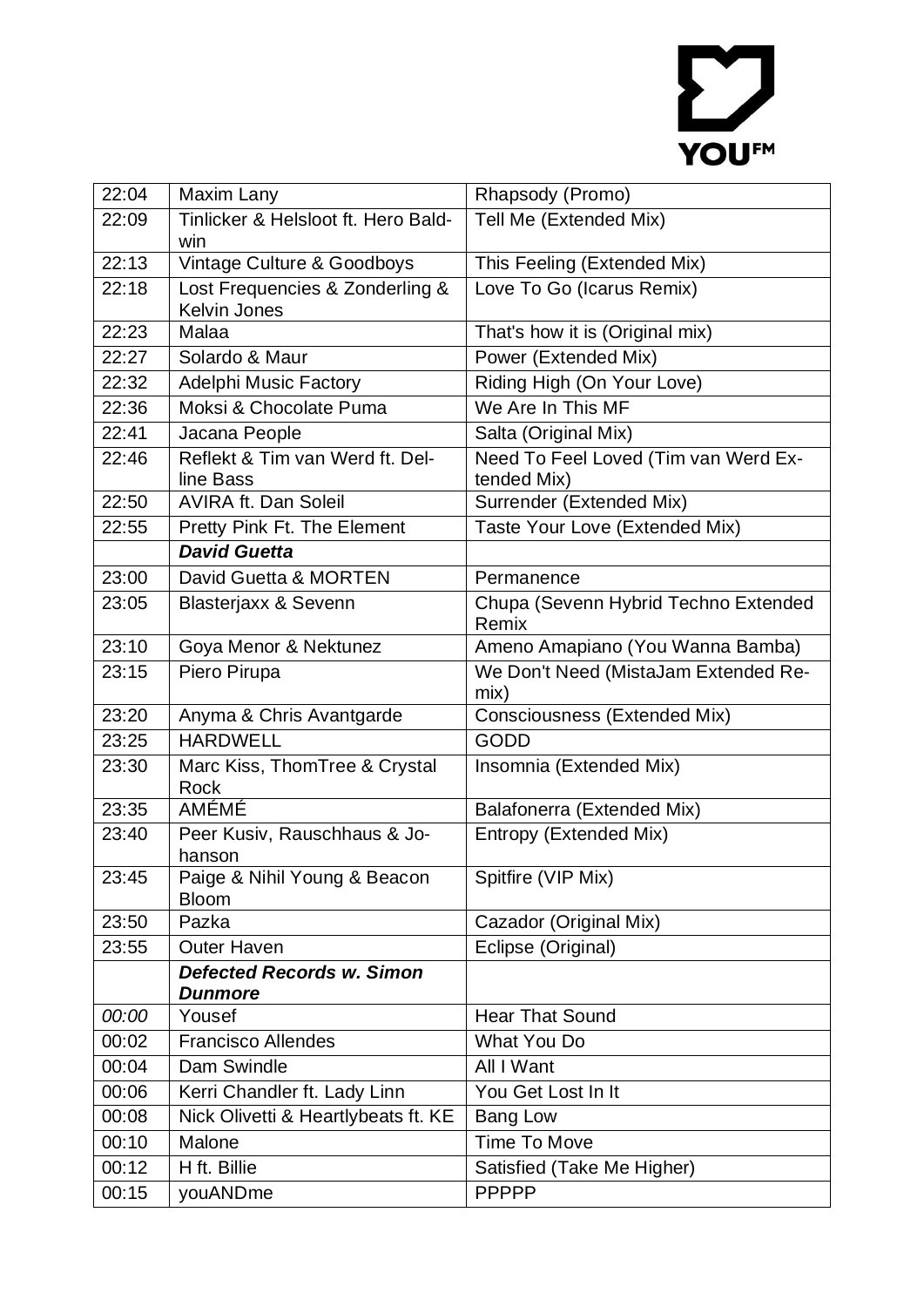## YOUFM

| 00:17 | Harry Romero                                  | I Rise (Dub Mix)                             |
|-------|-----------------------------------------------|----------------------------------------------|
| 00:19 | A-Trak & Illyus & Barrientos                  | <b>Together At Last</b>                      |
| 00:21 | <b>Francisco Allendes</b>                     | Roulette                                     |
| 00:23 | Lego                                          | El Ritmo De Verdad                           |
| 00:25 | Jerk Boy ft. Mike Dunn                        | Keep It On (Dub Mix)                         |
| 00:27 | Dam Swindle                                   | <b>Hey Mister</b>                            |
| 00:30 | DJ Kemit & Luke Austin Presents               | <b>Detroit Hustl</b>                         |
|       | The Lounge Lizards                            |                                              |
| 00:32 | Fka Mash & Sio                                | <b>Bumblebee</b>                             |
| 00:34 | Stoim ft. Toshi                               | Rongo (Kususa Remix)                         |
| 00:36 | <b>Bizen Lopez</b>                            | In A Personal Mood                           |
| 00:38 | Classmatic                                    | <b>Toma Dale</b>                             |
| 00:40 | Dennis Quin                                   | Are Fundamental                              |
| 00:43 | Life On Planets                               | Dreamcatcher                                 |
| 00:45 | Javonntte                                     | <b>Bebop Swing</b>                           |
| 00:47 | Mike Dunn                                     | <b>When The Dust Clears</b>                  |
| 00:49 | <b>Brooklyn Baby</b>                          | For The Soul                                 |
| 00:51 | Low Steppa                                    | Closer                                       |
| 00:53 | Romanthony                                    | Let Me Show You Love (Oliver \$ Main<br>Mix) |
| 00:55 | <b>Dennis Cruz</b>                            | Ready For The Blues                          |
| 00:58 | Adam Port & Alan Dixon                        | Forms Of Love                                |
|       | <b>Fedde Le Grande</b>                        |                                              |
| 01:00 | Roxe                                          | <b>Hey Sexy</b>                              |
| 01:02 | Hook N Sling ft. Marlhy                       | Asking For A Friend (VIP Mix)                |
| 01:05 | Bram Fidder & Stefano lezzi                   | <b>Good Time</b>                             |
| 01:08 | <b>DØBER</b>                                  | Somebody                                     |
| 01:11 | DJ Wady & Sean Finn &<br>MoonDark             | Pasilda (CASSIMM Remix)                      |
| 01:14 | Lee Cabrera & Mike Vale                       | Shake It (Antho Decks Rework)                |
| 01:17 | Crusy                                         | Movin'                                       |
| 01:19 | Wade                                          | Get After It                                 |
| 01:22 | Ship Wrek                                     | <b>Silent</b>                                |
| 01:25 | <b>Pickle</b>                                 | <b>Body Heat</b>                             |
| 01:28 | Cheery-O ft. Sara Mélon                       | Gold                                         |
| 01:31 | Landis                                        | Like Honey                                   |
| 01:34 | Oliver Heldens & Tchami & Ana-<br>bel Englund | <b>LOW</b>                                   |
| 01:37 | Fedde Le Grand & 22 Bullets                   | Down                                         |
| 01:39 | <b>Avicii &amp; Sebastien Drums</b>           | My Feelings For You (Don Diablo Remix)       |
| 01:42 | Lionis & Jasberg                              | Overload                                     |
| 01:45 | <b>Cat Dealers</b>                            | Pressure                                     |